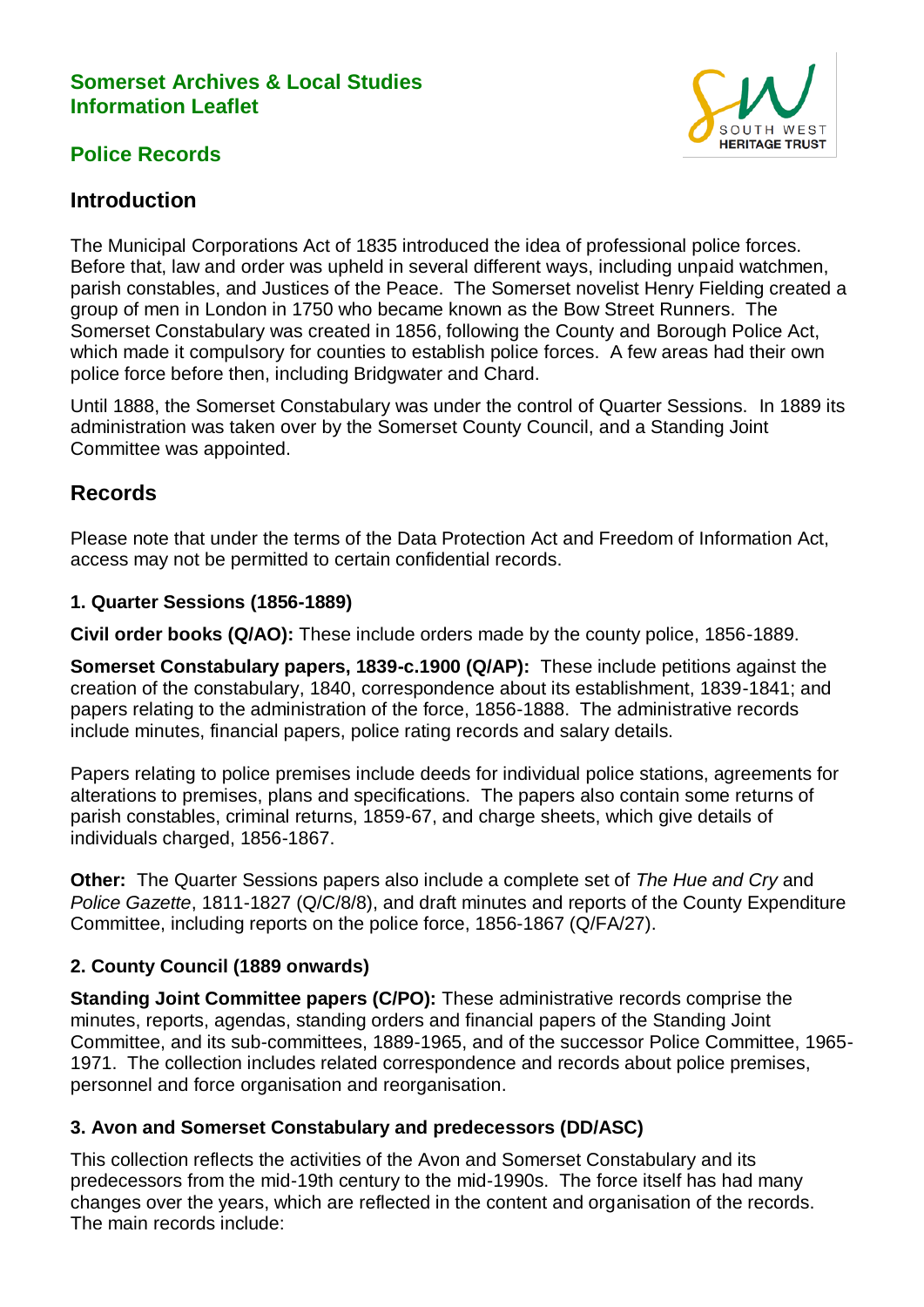- General administrative papers, mainly from force headquarters, including minutes, quarterly and annual reports, inspection records, correspondence and financial records.
- Papers relating to premises, including police stations, police houses and training centres.
- Personnel registers and files.
- Force instructions, including general and standing orders, byelaws and Home Office circulars.
- Divisional and station records, including occurrence and pocket books, patrol log books, and registers of missing people and lost property.
- Public relations records, including press cuttings.
- A few Court records including crime registers, papers relating to summonses, crime reports, petty sessions registers and minute books, and adoption court records.
- Papers relating to other force duties including policing special events.
- Papers about civil defence, including World War II.
- Records of activities and associations organised by the force.

# **Police Forces in the Somerset area**

**Bristol Constabulary** (1836-1974): Formed following the Municipal Corporations Act (1835), and amalgamated into the Avon and Somerset Constabulary in 1974. Its records are held at the Bristol Record Office.

**Bath City Constabulary (1836-1967):** Formed in 1836, it voluntarily amalgamated with the Somerset Constabulary in 1967. Its records are at the Bath and North East Somerset Record Office.

**Chard Borough Police Force (1839-1889):** This force numbered two men, and amalgamated with the Somerset Constabulary in 1889.

**Bridgwater Borough Police Force (1839-1940):** The positions of two paid constables were approved in 1839. Unsuccessful attempts to join the Somerset Constabulary occurred in 1856 and 1922. This finally took place in 1940.

**Somerset Constabulary (1856-1967):** A force of 260 was formed following the County and Borough Police Act (1856). Headquarters were established at Taunton, and several reorganisations took place before it amalgamated with the Bath City Force in 1967.

**Somerset and Bath Constabulary (1967-1974):** This short-lived force was the result of amalgamation of the Bath City and Somerset Constabularies. Its Headquarters were at Taunton.

**Avon and Somerset Constabulary (1974-present):** Formed following the creation of the county of Avon, this force comprises the former Somerset and Bath Constabulary, Bristol Constabulary, and the Staple Hill Division of the Gloucestershire Constabulary. It has kept its name and geographical coverage even though the county of Avon was abolished in 1996.

# **Printed sources**

- Clark, L. (1977) *A Concise History of the English police and the Avon and Somerset Constabulary*
- Hallett, P. (1986) *150 years policing in Bristol*
- Hart, J.M. (1950) *The British Police*
- Pringle, P. (1955) *Hue and Cry: The Birth of the British Police*
- Purnell & Sons, (1956) *Somerset Constabulary Centenary, 1856-1956: The history of the force*
- Waters, L. (1987) *The Police History Society: Notes for Family Historians*